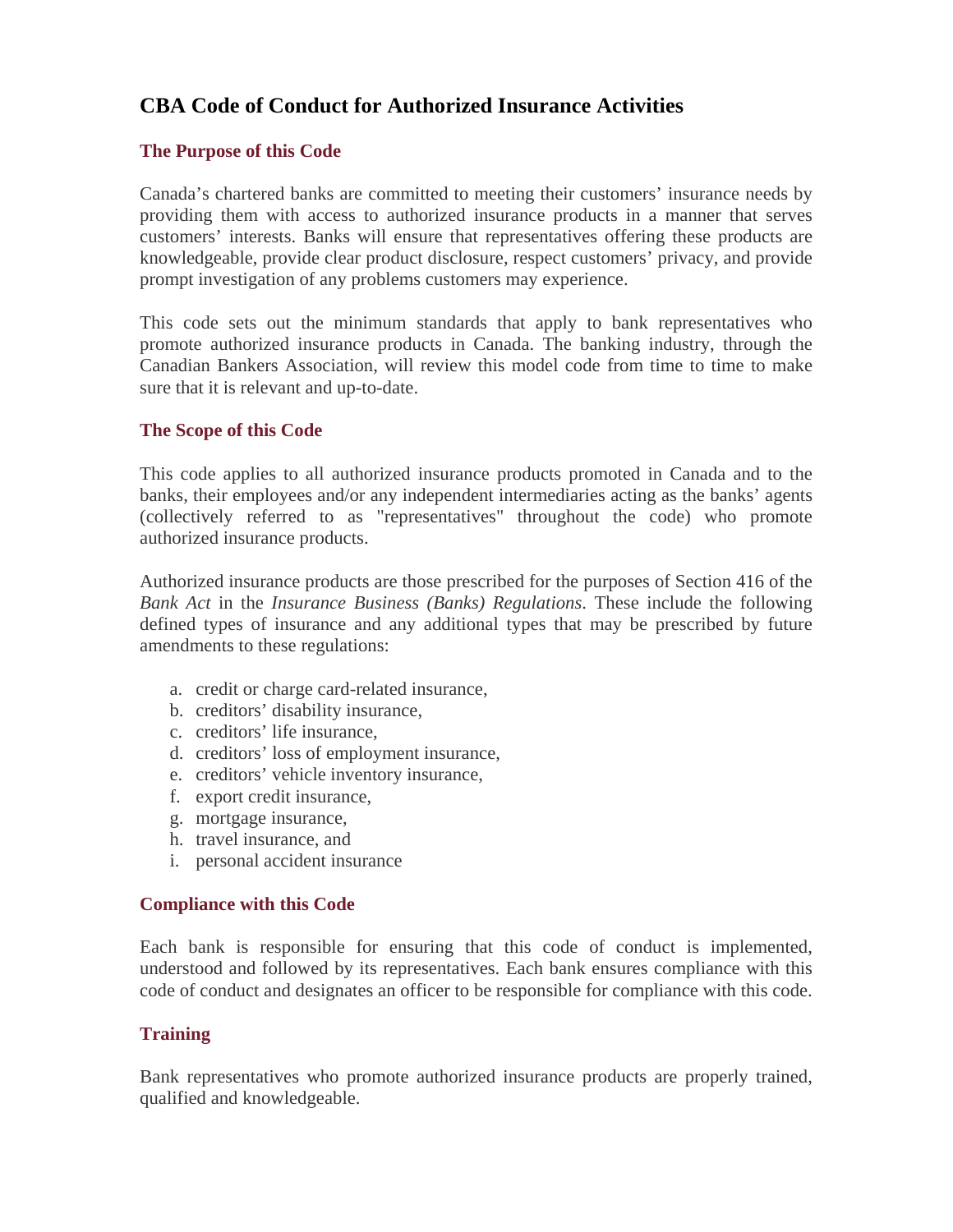Banks are committed to providing continuing education to their representatives on authorized insurance products.

Banks will review educational programs on an on-going basis to ensure relevance to marketplace developments.

#### **Disclosure**

Banks are committed to providing clear and understandable disclosure in the documentation related to authorized insurance products. This helps consumers to make informed decisions about the insurance products promoted by banks.

Banks will provide each eligible customer who is accepted for insurance coverage with disclosure documentation that sets out:

- that the product being applied for is an insurance product;
- **key terms and definitions related to the insurance;**
- all customer fees and charges associated with the insurance product and how they would be payable;
- that insurance coverage from a specific company is optional if a separate charge is levied for the coverage (an example of insurance for which a separate charge is not applied would be coverage through a specific credit card);
- name of the primary insurance company underwriting the insurance product ;
- how and when the customer will be notified of acceptance or rejection of the insurance coverage;
- when insurance coverage would come into effect and when it would terminate;
- the duration of any "free look" period during which, should the customer elect to cancel the insurance coverage, all premiums charged would be refunded;
- the customer's responsibilities and the right to cancel insurance coverage at any time;
- terms and conditions that might limit or exclude coverage;
- claims procedures; and
- how to obtain additional information about the insurance coverage.

## **Promotion Practices**

Banks will not impose undue pressure on or coerce a person to obtain a product or service from a particular person, including the bank and any of its affiliates, as a condition for obtaining another product or service from the bank. For further information, see the banks' brochures on coercive tied selling.

Bank representatives promoting authorized insurance products will make all reasonable efforts to ensure that

- the insurance policy or coverage being promoted is appropriate for the credit product or the needs as expressed by the person; and
- $\blacksquare$  the person understands the coverage.